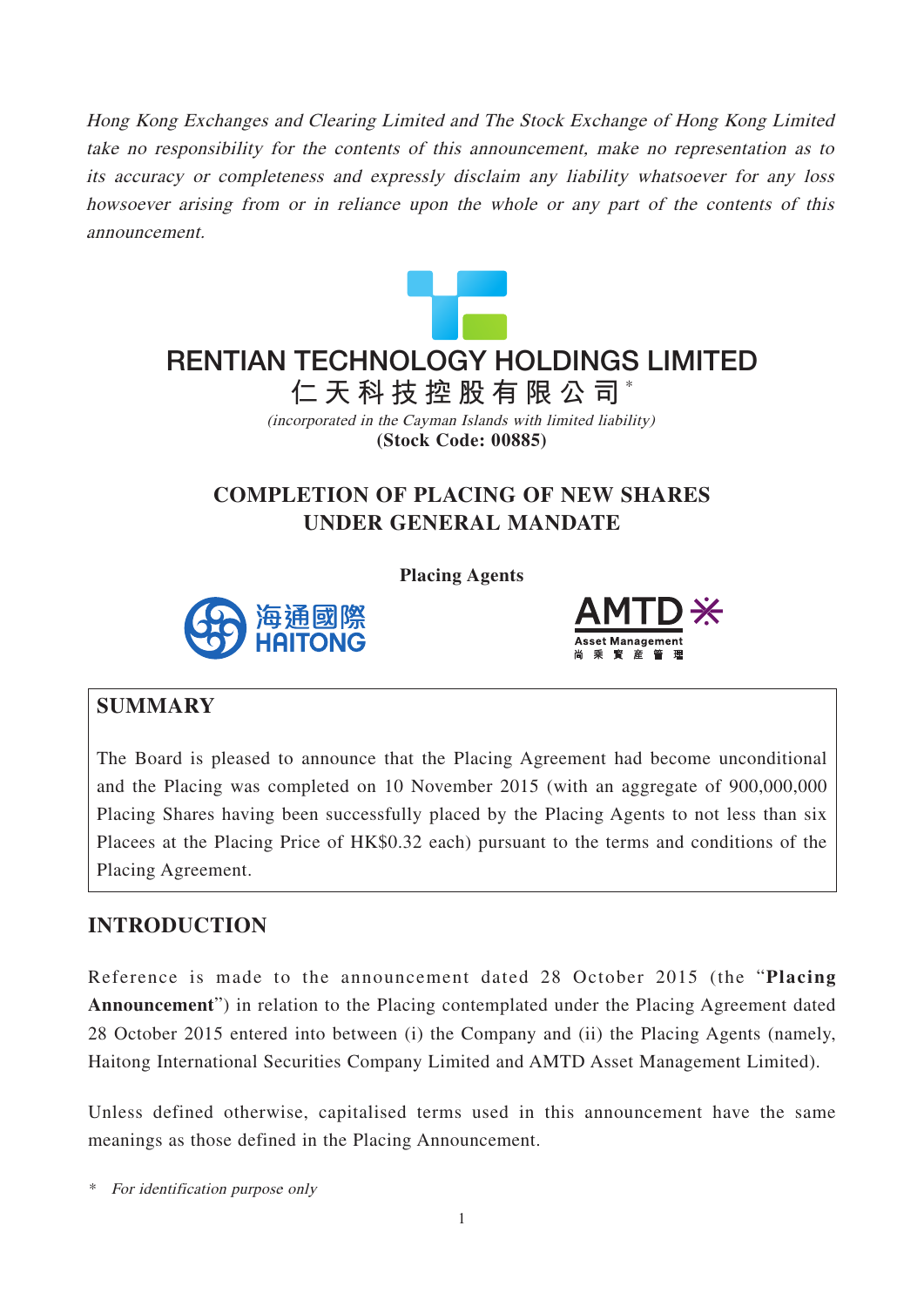## **COMPLETION OF THE PLACING OF NEW SHARES**

The Board is pleased to announce that the Placing Agreement had become unconditional and the Placing was completed on 10 November 2015 (with an aggregate of 900,000,000 Placing Shares having been successfully placed by the Placing Agents to not less than six Placees at the Placing Price of HK\$0.32 each) pursuant to the terms and conditions of the Placing Agreement.

The gross proceeds of the Placing are approximately HK\$288 million and the net proceeds derived from the Placing (after deduction of the relevant expenses) are approximately HK\$282.44 million, which will be used by the Group for the purposes as stated in the Placing Announcement.

#### **EFFECTS ON SHAREHOLDING STRUCTURE OF THE COMPANY**

The effects of the completion of the Placing (which involved the allotment and issue of an aggregate of 900,000,000 new Shares) on the shareholding structure of the Company immediately before and after completion of the Placing are set out below:

| <b>Shareholder</b>                                          | <b>Immediately before</b><br>completion of the Placing<br>Number of |        | <b>Immediately after</b><br>completion of the Placing<br>Number of |        |
|-------------------------------------------------------------|---------------------------------------------------------------------|--------|--------------------------------------------------------------------|--------|
|                                                             | <b>Shares</b>                                                       | %      | <b>Shares</b>                                                      | %      |
| Mystery Idea Limited ("MIL")<br>(Note 1)                    | 5,116,673,350                                                       | 70.71  | 5,116,673,350                                                      | 62.89  |
| Better Joint Venture Limited<br>$("BJV")$ (Note 1)          | 9,260,000                                                           | 0.13   | 9,260,000                                                          | 0.11   |
| <b>Director</b><br>Ms Yang Xiaoying ("Ms Yang")<br>(Note 2) | 210,000,000                                                         | 2.90   | 210,000,000                                                        | 2.58   |
| Sub-total $(A)$ :                                           | 5,335,933,350                                                       | 73.74  | 5,335,933,350                                                      | 65.58  |
| <b>Public</b><br>Placees (Note 3)                           |                                                                     |        | 900,000,000                                                        | 11.06  |
| Other public shareholders                                   | 1,900,457,180                                                       | 26.26  | 1,900,457,180                                                      | 23.36  |
| Sub-total $(B)$ :                                           | 1,900,457,180                                                       | 26.26  | 2,800,457,180                                                      | 34.42  |
| Total $(A) + (B)$ :                                         | 7,236,390,530                                                       | 100.00 | 8,136,390,530                                                      | 100.00 |